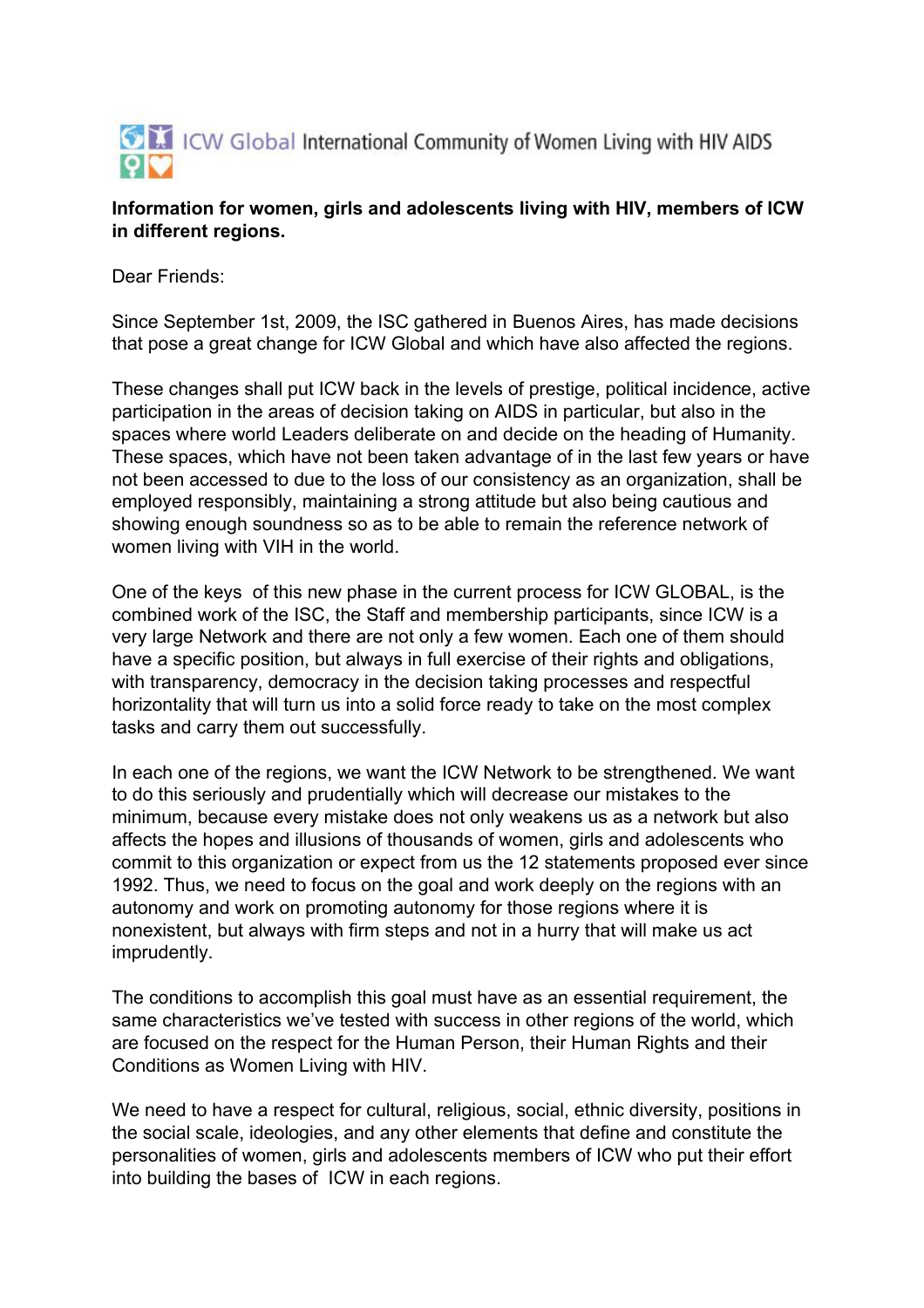We must also get in touch again all our dear friends who helped found ICW back in 1992, who are now living in different parts of the world and who, for many reasons, are not with us nowadays. We need the experience all of them have acquired during the years and we must do our best to keep in touch with them, lending them our hand and holding them with warmth.

We must also take firm steps towards carrying out a large convocation to thousands of women from different countries so they can provide new ideas, fresh spirits, and with them and those most experiences, reach for the regional autonomy and to fortify the regions if we have that autonomy.

While reaching for that goal, we need to convene women that are already a part of ICW's membership and we should also get in contact with women who are not yet a part of ICW and all together we should help achieve greater Democracy in participation, consolidating the existing groups of women in each country so we can found the National Divisions and build a strong Global Network.

We shall do that respecting individual memberships, coordinating actions together with the ISC and taking advantage of all of the experience we've acquired in ICW ever since 1992, and always sticking to the world strategic plan.

We can do this together, so that our motto will become real when we say "Nothing for us, without us".

Fraternally,

Patricia Pérez by ISC

Sarandí 215 1ºA (C1081ACE) - Buenos Aires, Argentina Tel/Fax: +5411 4951-0651 / 5037 - www.icwglobal.org www.morepeacelessaids.org